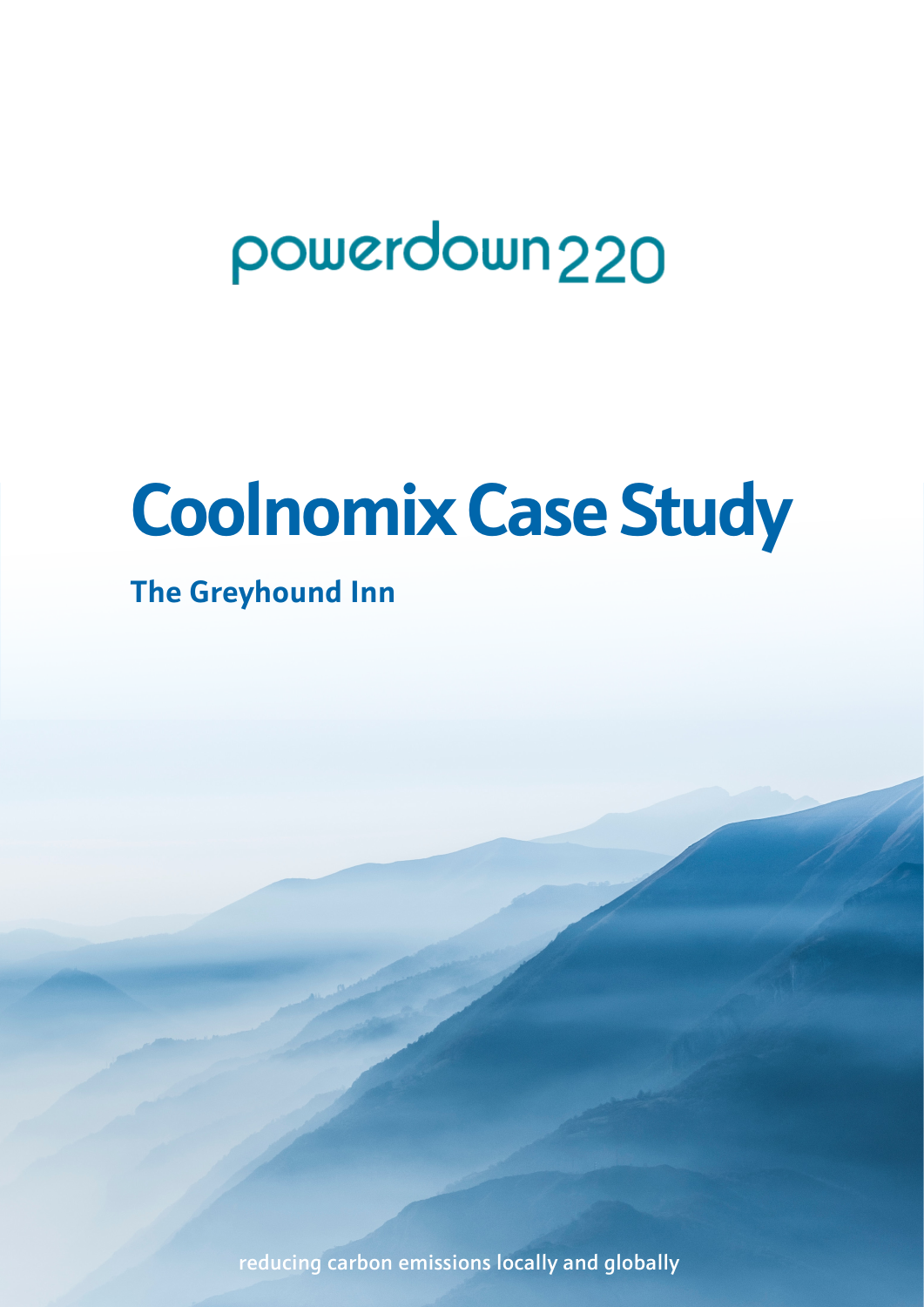### Client

The Greyhound Inn is a bar and restaurant located in Colton, Staffordshire.

### Coolnomix Model

2 x AR-01 for refrigeration + 1 x MID smart meters with GPS capability for remote monitoring

### Direct Annual Savings







Saving of £291.24 per device 57% energy saving 21 months ROI

## **Coolnomix®**

Reduce the energy consumption of your air-conditioning and refrigeration without affecting the output you need. Our technology is maintenance free and can be easily installed by our qualified engineers with no disruption to your operation. You can expect up to 40% energy saving on your air-conditioning and up to 30% on your refrigeration.

*We keep your people, equipment and produce cool, and your energy budget from overheating*

## **Client**

The Greyhound Inn is a well-established gastro pub located in the picturesque village of Colton. It prides itself in its food and real ales. It has generous indoor and outdoor spaces that can seat up to 100 customers. The Greyhound Inn has a considerable energy footprint. The large cellar has two refrigeration units running 24/7 to maintain the environment for the specialist beers and ales.

## **Overview**

The purpose of the trial was 'proof of concept' and to identify the potential for reducing both carbon emissions and direct energy consumption with the installation of COOLNOMIX a unique patented intelligent thermostat.

Emissis carried out a 29-day trial in the cellar.

## **Trial**

2 x AR-01 COOLNOMIX units were installed and connected to 2 x Dakin Refrigeration units (serial no. 205991501-00271 and JEHS-0200-B2-M-1) located in the cellar. To measure the energy consumed by the cooling, an MID smart meter with remote connectivity was connected to the external condenser (DET 14011747) during the trial.

Data recording commenced on the 28/04/2020. COOLNOMIX (ON) was operational until 13/05/2020 (15 days) at which time it was turned off on 13/05/2020. COOLNOMIX was bypassed (OFF) and the cooling systems operated as 'normal' for 14 days from 13/05/2020 until 27/05/2020.

During the 29-day trial, the metered half-hourly and 4-hourly data was collected and analysed.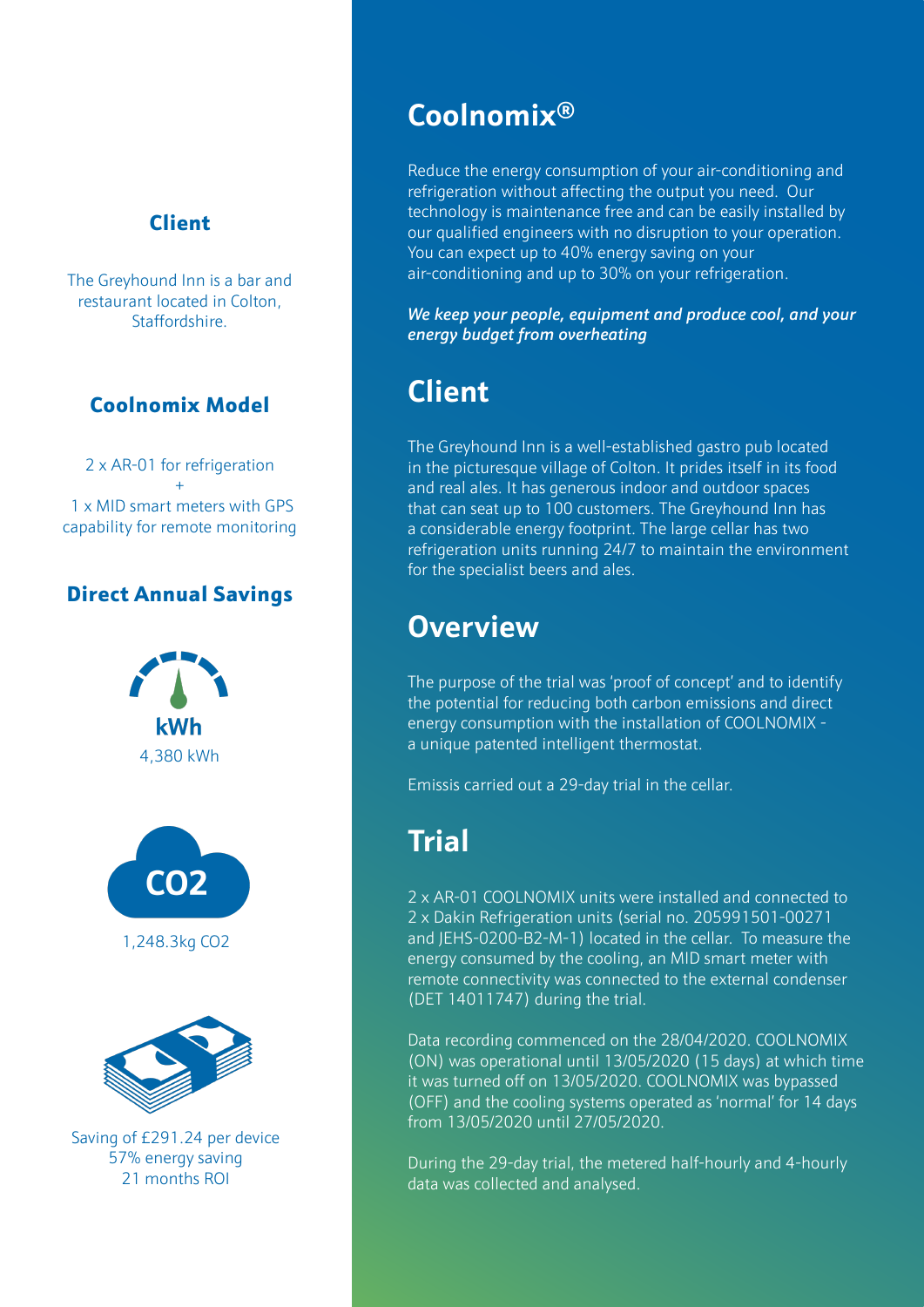## **Results**

#### **Daily**

COOLNOMIX active (ON) reduced daily energy consumption by 57%, providing an average daily reduction of 12kWh.

This saving is based on using 132kWh over 15 days with COOLNOMIX active (ON) and 292kWh over 14 days with COOLNOMIX inactive (OFF).

#### **Daily energy consumption (kWh) and saving with COOLNOMIX**



*Figure 1: Daily energy consumption and saving*

#### **Annual energy consumption (kWh) and annual saving with COOLNOMIX**



*Figure 2: Annual energy consumption and savings*

#### **Annual**

The measured 12kWh daily saving for two COOLNOMIX devices equates to an annual combined saving of both refrigerators of 4,380kWh which is equivalent to an annual carbon emissions reduction of 1,248.3kg CO2.

The annual savings were calculated on an average daily consumption showing:

COOLNOMIX (ON) consumption averages 8.8kWh

COOLNOMIX (OFF) consumption averages 20.8kWh

*COOLNOMIX will reduce your carbon emissions by 1,248.3kg of CO2 per annum*

## **Summary**

COOLNOMIX was installed and the data proved the technology's worth against the two refrigeration units in the cellar. The savings we achieved surpassed all expectations, offering a 57% energy saving and a monthly saving of £24.27 per COOLNOMIX device.

#### **Over 10 years The Greyhound Inn would achieve:**

CO2 reduction Electricity reduction **12,483kg 43,800kWh**

## **Rental Option**

#### *Off balance sheet - zero deposit*

#### **Monthly figures:**

Saving £24.27 per device Rental from £10 per device Net benefit £14.27 per device